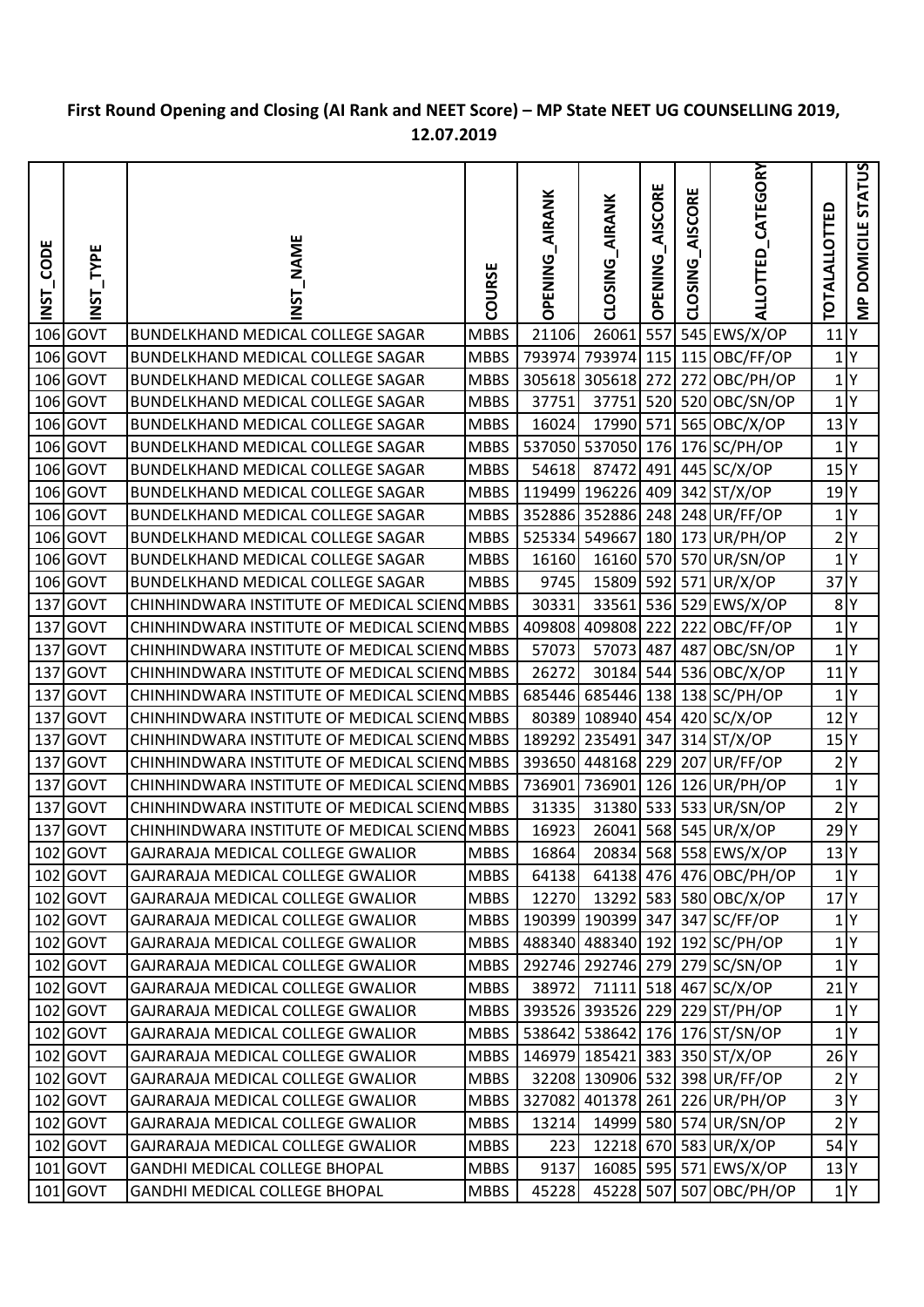| _CODE<br>$\frac{1}{2}$ | TYPE<br><b>TSNI</b> | NST_NAME                                 | COURSE      | <b>AIRANK</b><br><b>OPENING</b> | <b>AIRANK</b><br><b>CLOSING</b> | <b>AISCORE</b><br><b>OPENING</b> | AISCORE<br><b>CLOSING</b> | ALLOTTED_CATEGORY               | TOTALALLOTTED     | MP DOMICILE STATUS |
|------------------------|---------------------|------------------------------------------|-------------|---------------------------------|---------------------------------|----------------------------------|---------------------------|---------------------------------|-------------------|--------------------|
| 101                    | GOVT                | <b>GANDHI MEDICAL COLLEGE BHOPAL</b>     | <b>MBBS</b> | 7052                            | 8312                            |                                  |                           | 603 598 OBC/X/OP                | 17                | I۷                 |
| 101                    | GOVT                | <b>GANDHI MEDICAL COLLEGE BHOPAL</b>     | <b>MBBS</b> |                                 | 409706 409706                   | 222                              |                           | 222 SC/PH/OP                    | 1 Y               |                    |
|                        | 101 GOVT            | <b>GANDHI MEDICAL COLLEGE BHOPAL</b>     | <b>MBBS</b> |                                 |                                 |                                  |                           | 122569 122569 406 406 SC/SN/OP  | $1$ $Y$           |                    |
| 101                    | <b>GOVT</b>         | <b>GANDHI MEDICAL COLLEGE BHOPAL</b>     | <b>MBBS</b> | 19770                           | 46532                           |                                  |                           | 560 505 SC/X/OP                 | $21$ <sup>Y</sup> |                    |
|                        | 101 GOVT            | <b>GANDHI MEDICAL COLLEGE BHOPAL</b>     | <b>MBBS</b> | 488562 488562                   |                                 |                                  |                           | 192 192 ST/SN/OP                | $1$ $Y$           |                    |
| 101                    | <b>GOVT</b>         | <b>GANDHI MEDICAL COLLEGE BHOPAL</b>     | <b>MBBS</b> |                                 | 110877 148495                   |                                  |                           | 418 381 ST/X/OP                 | $26$ <sup>Y</sup> |                    |
| 101                    | GOVT                | GANDHI MEDICAL COLLEGE BHOPAL            | <b>MBBS</b> |                                 | 126502 168094                   | 402                              |                           | 364 UR/FF/OP                    | 2 Y               |                    |
| 101                    | <b>GOVT</b>         | <b>GANDHI MEDICAL COLLEGE BHOPAL</b>     | <b>MBBS</b> |                                 | 295808 361555 278               |                                  |                           | $244$ UR/PH/OP                  | 3 Y               |                    |
| 101                    | <b>GOVT</b>         | <b>GANDHI MEDICAL COLLEGE BHOPAL</b>     | <b>MBBS</b> | 8318                            | 12131                           |                                  |                           | 598 583 UR/SN/OP                | 2 <sup>Y</sup>    |                    |
|                        | 101 GOVT            | <b>GANDHI MEDICAL COLLEGE BHOPAL</b>     | <b>MBBS</b> | 1944                            | 7023                            | 637                              |                           | 603 UR/X/OP                     | 53 Y              |                    |
|                        | 132 GOVT            | <b>GOVERMENT MEDICAL COLLEGE DATIA</b>   | <b>MBBS</b> | 74179                           | 74179                           | 462                              |                           | 462 EWS/SN/OP                   | $1$ $Y$           |                    |
|                        | 132 GOVT            | <b>GOVERMENT MEDICAL COLLEGE DATIA</b>   | <b>MBBS</b> | 27313                           |                                 |                                  |                           | 30999 542 534 EWS/X/OP          | 9 Y               |                    |
| 132                    | <b>GOVT</b>         | <b>GOVERMENT MEDICAL COLLEGE DATIA</b>   | <b>MBBS</b> | 402438                          | 402438 225                      |                                  |                           | 225 OBC/FF/OP                   | 1 Y               |                    |
| 132                    | GOVT                | <b>GOVERMENT MEDICAL COLLEGE DATIA</b>   | <b>MBBS</b> |                                 | 406096 406096 224               |                                  |                           | 224 OBC/PH/OP                   | 1 Y               |                    |
|                        | 132 GOVT            | <b>GOVERMENT MEDICAL COLLEGE DATIA</b>   | <b>MBBS</b> | 91049                           | 91049 441                       |                                  |                           | 441 OBC/SN/OP                   | $1$ Y             |                    |
|                        | 132 GOVT            | <b>GOVERMENT MEDICAL COLLEGE DATIA</b>   | <b>MBBS</b> | 22862                           |                                 |                                  |                           | 30299 552 536 OBC/X/OP          | $13$ <sup>Y</sup> |                    |
|                        | 132 GOVT            | <b>GOVERMENT MEDICAL COLLEGE DATIA</b>   | <b>MBBS</b> |                                 |                                 |                                  |                           | 794453 794453 115 115 SC/PH/OP  |                   | 1 Y                |
| 132                    | <b>GOVT</b>         | <b>GOVERMENT MEDICAL COLLEGE DATIA</b>   | <b>MBBS</b> |                                 | 82135 100252 452                |                                  |                           | 430 SC/X/OP                     | $14$ Y            |                    |
|                        | 132 GOVT            | GOVERMENT MEDICAL COLLEGE DATIA          | <b>MBBS</b> |                                 |                                 |                                  |                           | 206918 245240 334 308 ST/X/OP   | $19$ <sup>Y</sup> |                    |
| 132                    | GOVT                | <b>GOVERMENT MEDICAL COLLEGE DATIA</b>   | <b>MBBS</b> | 286712 286712                   |                                 |                                  |                           | 283 283 UR/FF/OP                |                   | 1 Y                |
| 132                    | <b>GOVT</b>         | <b>GOVERMENT MEDICAL COLLEGE DATIA</b>   | <b>MBBS</b> | 538512 538512                   |                                 |                                  |                           | 176 176 UR/PH/OP                |                   | $1$ Y              |
|                        | 132 GOVT            | <b>GOVERMENT MEDICAL COLLEGE DATIA</b>   | <b>MBBS</b> | 26351                           | 26351                           |                                  |                           | 544 544 UR/SN/OP                | 1 Y               |                    |
| 132                    | <b>GOVT</b>         | GOVERMENT MEDICAL COLLEGE DATIA          | <b>MBBS</b> | 14751                           |                                 |                                  |                           | 22683 575 553 UR/X/OP           | $36$ <sup>Y</sup> |                    |
|                        | 135 GOVT            | <b>GOVERMENT MEDICAL COLLEGE KHANDWA</b> | <b>MBBS</b> | 26182                           |                                 |                                  |                           | 32872 544 530 EWS/X/OP          | 9 Y               |                    |
|                        | 135 GOVT            | <b>GOVERMENT MEDICAL COLLEGE KHANDWA</b> | <b>MBBS</b> |                                 |                                 |                                  |                           | 342447 342447 253 253 OBC/FF/OP |                   | 1 <sup>Y</sup>     |
|                        | 135 GOVT            | GOVERMENT MEDICAL COLLEGE KHANDWA        | <b>MBBS</b> |                                 |                                 |                                  |                           | 372916 372916 239 239 OBC/PH/OP |                   | 1 Y                |
|                        | 135 GOVT            | GOVERMENT MEDICAL COLLEGE KHANDWA        | <b>MBBS</b> |                                 |                                 |                                  |                           | 92930 92930 439 439 OBC/SN/OP   |                   | 1 <sup>Y</sup>     |
|                        | 135 GOVT            | GOVERMENT MEDICAL COLLEGE KHANDWA        | MBBS        | 25239                           |                                 |                                  |                           | 29111 547 538 OBC/X/OP          | 13 Y              |                    |
|                        | 135 GOVT            | GOVERMENT MEDICAL COLLEGE KHANDWA        | <b>MBBS</b> |                                 |                                 |                                  |                           | 64690 108774 476 421 SC/X/OP    | 15 <sup>Y</sup>   |                    |
|                        | 135 GOVT            | GOVERMENT MEDICAL COLLEGE KHANDWA        | <b>MBBS</b> |                                 |                                 |                                  |                           | 656303 656303 144 144 ST/SN/OP  |                   | 1 <sup>Y</sup>     |
|                        | 135 GOVT            | GOVERMENT MEDICAL COLLEGE KHANDWA        | <b>MBBS</b> |                                 |                                 |                                  |                           | 158769 232253 372 316 ST/X/OP   | $18$ <sup>Y</sup> |                    |
|                        | 135 GOVT            | GOVERMENT MEDICAL COLLEGE KHANDWA        | <b>MBBS</b> |                                 |                                 |                                  |                           | 396636 396636 228 228 UR/FF/OP  | 1 Y               |                    |
|                        | $135$ GOVT          | GOVERMENT MEDICAL COLLEGE KHANDWA        | <b>MBBS</b> | 30177                           | 30177                           |                                  |                           | 536 536 UR/SN/OP                | 1 Y               |                    |
|                        | $135$ GOVT          | GOVERMENT MEDICAL COLLEGE KHANDWA        | MBBS        | 17721                           |                                 |                                  |                           | 24383 566 549 UR/X/OP           | $36$ <sup>Y</sup> |                    |
|                        | 134 GOVT            | GOVERMENT MEDICAL COLLEGE RATLAM         | <b>MBBS</b> |                                 |                                 |                                  |                           | 662488 662488 143 143 EWS/FF/OP | $1$ <sup>Y</sup>  |                    |
|                        | 134 GOVT            | GOVERMENT MEDICAL COLLEGE RATLAM         | <b>MBBS</b> |                                 |                                 |                                  |                           | 391591 391591 230 230 EWS/PH/OP |                   | 1 Y                |
|                        | 134 GOVT            | <b>GOVERMENT MEDICAL COLLEGE RATLAM</b>  | <b>MBBS</b> | 68405                           |                                 |                                  |                           | 68405 470 470 EWS/SN/OP         |                   | 1 Y                |
|                        | 134 GOVT            | GOVERMENT MEDICAL COLLEGE RATLAM         | <b>MBBS</b> | 25974                           |                                 |                                  |                           | 31650 545 533 EWS/X/OP          | 13 <sup>Y</sup>   |                    |
|                        | 134 GOVT            | GOVERMENT MEDICAL COLLEGE RATLAM         | <b>MBBS</b> |                                 |                                 |                                  |                           | 332462 332462 258 258 OBC/PH/OP |                   | 1 <sup>Y</sup>     |
|                        | 134 GOVT            | GOVERMENT MEDICAL COLLEGE RATLAM         | <b>MBBS</b> | 21724                           |                                 |                                  |                           | 27149 555 542 OBC/X/OP          | $19$ <sup>Y</sup> |                    |
|                        | 134 GOVT            | GOVERMENT MEDICAL COLLEGE RATLAM         | MBBS        |                                 |                                 |                                  |                           | 131838 131838 397 397 SC/SN/OP  |                   | 1 <sup>Y</sup>     |
|                        | 134 GOVT            | GOVERMENT MEDICAL COLLEGE RATLAM         | <b>MBBS</b> |                                 |                                 |                                  |                           | 65224 104021 475 426 SC/X/OP    | 22 Y              |                    |
|                        | 134 GOVT            | GOVERMENT MEDICAL COLLEGE RATLAM         | <b>MBBS</b> |                                 |                                 |                                  |                           | 804068 804068 114 114 ST/SN/OP  |                   | 1 Y                |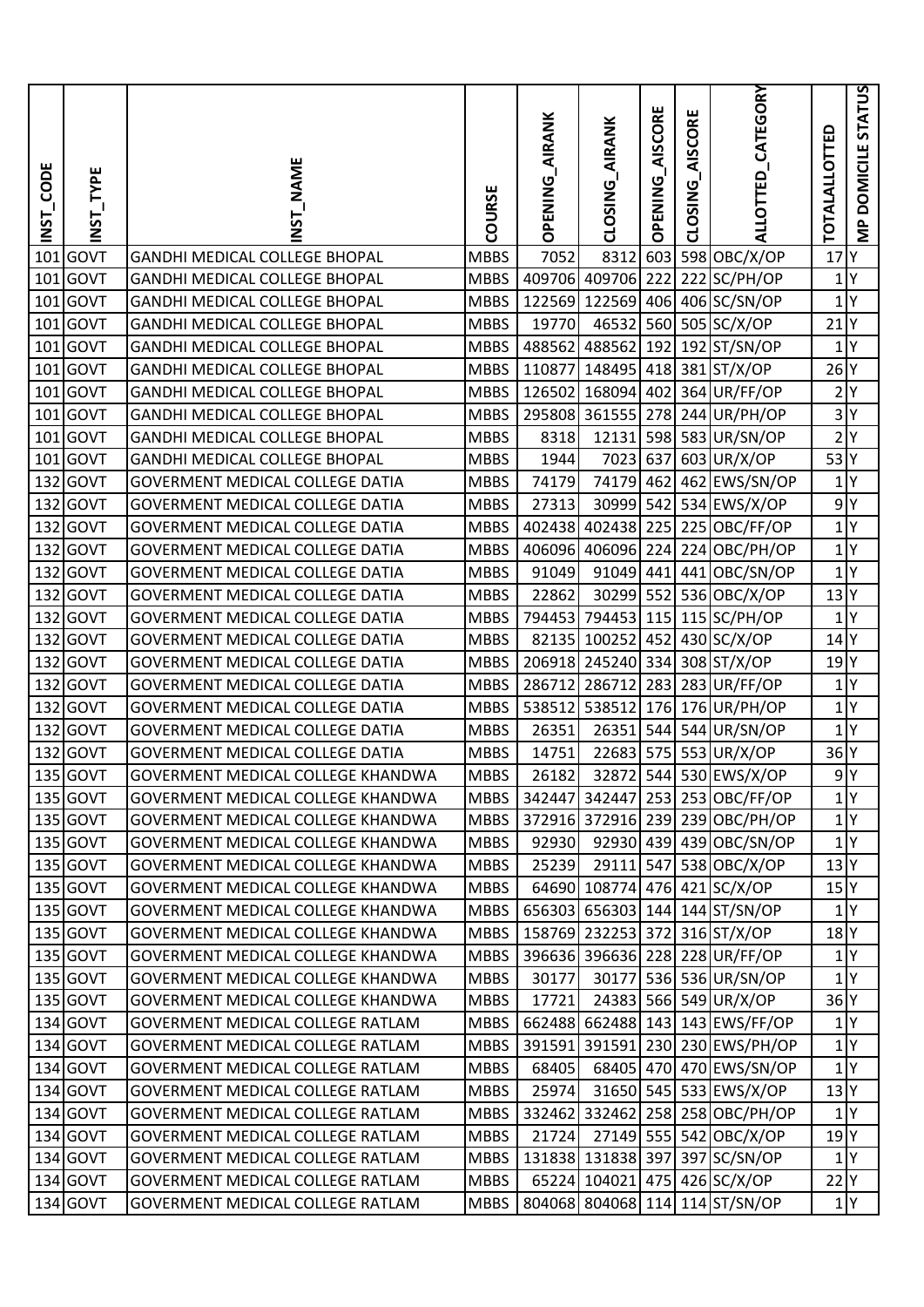| <b>ECODE</b><br><b>INST</b> | INST_TYPE   | <b>NAME</b><br><b>USL</b>                 | COURSE      | AIRANK<br><b>OPENING</b> | CLOSING AIRANK    | AISCORE<br><b>OPENING</b> | AISCORE<br>CLOSING | ALLOTTED_CATEGORY               | <b>TOTALALLOTTED</b> | <b>DOMICILE STATUS</b><br>$\frac{P}{\sum}$ |
|-----------------------------|-------------|-------------------------------------------|-------------|--------------------------|-------------------|---------------------------|--------------------|---------------------------------|----------------------|--------------------------------------------|
| 134                         | GOVT        | <b>GOVERMENT MEDICAL COLLEGE RATLAM</b>   | <b>MBBS</b> | 119021                   | 219664            | 410                       |                    | 325 ST/X/OP                     | 27                   | lΥ                                         |
| 134                         | GOVT        | GOVERMENT MEDICAL COLLEGE RATLAM          | <b>MBBS</b> | 292830                   | 354723            | 279                       |                    | 247 UR/FF/OP                    | 2 Y                  |                                            |
| 134                         | <b>GOVT</b> | GOVERMENT MEDICAL COLLEGE RATLAM          | <b>MBBS</b> | 25397                    | 25775             |                           |                    | 546 545 UR/SN/OP                | 2 Y                  |                                            |
| 134                         | <b>GOVT</b> | GOVERMENT MEDICAL COLLEGE RATLAM          | <b>MBBS</b> | 10425                    | 21671             |                           |                    | 589 555 UR/X/OP                 | $54$ <sup>Y</sup>    |                                            |
|                             | 136 GOVT    | <b>GOVERMENT MEDICAL COLLEGE SHAHDOL</b>  | <b>MBBS</b> | 180464                   |                   |                           |                    | 180464 354 354 EWS/FF/OP        |                      | $1$ $Y$                                    |
|                             | 136 GOVT    | <b>GOVERMENT MEDICAL COLLEGE SHAHDOL</b>  | <b>MBBS</b> | 99779                    | 99779             | 431                       |                    | 431 EWS/SN/OP                   |                      | 1 Y                                        |
|                             | 136 GOVT    | <b>GOVERMENT MEDICAL COLLEGE SHAHDOL</b>  | <b>MBBS</b> | 34321                    | 35064             | 527                       |                    | 526 EWS/X/OP                    | 8 <sup>Y</sup>       |                                            |
|                             | 136 GOVT    | <b>GOVERMENT MEDICAL COLLEGE SHAHDOL</b>  | <b>MBBS</b> | 29817                    | 31611             | 537                       |                    | 533 OBC/X/OP                    | $11$ <sup>Y</sup>    |                                            |
|                             | 136 GOVT    | <b>GOVERMENT MEDICAL COLLEGE SHAHDOL</b>  | <b>MBBS</b> | 733015                   | 733015            | 127                       | 127                | SC/PH/OP                        | 1                    | I٢                                         |
|                             | 136 GOVT    | <b>GOVERMENT MEDICAL COLLEGE SHAHDOL</b>  | <b>MBBS</b> |                          |                   |                           |                    | 98154 111802 433 417 SC/X/OP    | $12$ Y               |                                            |
|                             | 136 GOVT    | <b>GOVERMENT MEDICAL COLLEGE SHAHDOL</b>  | <b>MBBS</b> |                          |                   |                           |                    | 195126 249303 343 305 ST/X/OP   | $15$ <sup>Y</sup>    |                                            |
|                             | 136 GOVT    | <b>GOVERMENT MEDICAL COLLEGE SHAHDOL</b>  | <b>MBBS</b> |                          |                   |                           |                    | 466040 466040 200 200 UR/FF/OP  | 1 Y                  |                                            |
|                             | 136 GOVT    | <b>GOVERMENT MEDICAL COLLEGE SHAHDOL</b>  | <b>MBBS</b> |                          | 430030 430030 214 |                           |                    | 214 UR/PH/OP                    | 1 Y                  |                                            |
|                             | 136 GOVT    | <b>GOVERMENT MEDICAL COLLEGE SHAHDOL</b>  | <b>MBBS</b> | 36753                    | 36753             | 522                       |                    | 522 UR/SN/OP                    | 1 Y                  |                                            |
|                             | 136 GOVT    | <b>GOVERMENT MEDICAL COLLEGE SHAHDOL</b>  | <b>MBBS</b> | 20503                    | 28804             |                           |                    | 559 539 UR/X/OP                 | $29$ <sup>Y</sup>    |                                            |
|                             | 138 GOVT    | <b>GOVERMENT MEDICAL COLLEGE SHIVPURI</b> | <b>MBBS</b> |                          |                   |                           |                    | 109976 109976 419 419 EWS/SN/OP |                      | $1$ $Y$                                    |
|                             | 138 GOVT    | <b>GOVERMENT MEDICAL COLLEGE SHIVPURI</b> | <b>MBBS</b> | 31782                    |                   |                           |                    | 34250 533 527 EWS/X/OP          | 8 <sup>Y</sup>       |                                            |
|                             | 138 GOVT    | <b>GOVERMENT MEDICAL COLLEGE SHIVPURI</b> | <b>MBBS</b> |                          | 483014 483014     |                           |                    | 194 194 OBC/PH/OP               | 1 Y                  |                                            |
|                             | 138 GOVT    | <b>GOVERMENT MEDICAL COLLEGE SHIVPURI</b> | <b>MBBS</b> |                          | 103422 103422     | 427                       | 427                | OBC/SN/OP                       | 1 Y                  |                                            |
|                             | 138 GOVT    | <b>GOVERMENT MEDICAL COLLEGE SHIVPURI</b> | <b>MBBS</b> | 28262                    | 31671             |                           |                    | 540 533 OBC/X/OP                | $11$ <sup>Y</sup>    |                                            |
| 138                         | GOVT        | <b>GOVERMENT MEDICAL COLLEGE SHIVPURI</b> | <b>MBBS</b> |                          | 88061 110219      | 445                       |                    | 419 SC/X/OP                     | 12 <sub>Y</sub>      |                                            |
| 138                         | GOVT        | <b>GOVERMENT MEDICAL COLLEGE SHIVPURI</b> | <b>MBBS</b> |                          |                   |                           |                    | 206736 250675 334 304 ST/X/OP   | $15$ <sup>Y</sup>    |                                            |
|                             | 138 GOVT    | <b>GOVERMENT MEDICAL COLLEGE SHIVPURI</b> | <b>MBBS</b> |                          |                   |                           |                    | 383376 383376 234 234 UR/FF/OP  | 1                    | I٢                                         |
|                             | 138 GOVT    | GOVERMENT MEDICAL COLLEGE SHIVPURI        | <b>MBBS</b> |                          |                   |                           |                    | 33173 33173 530 530 UR/SN/OP    |                      | $1$ Y                                      |
|                             | 138 GOVT    | <b>GOVERMENT MEDICAL COLLEGE SHIVPURI</b> | <b>MBBS</b> | 16558                    |                   |                           |                    | 27683 569 541 UR/X/OP           | $29$ <sup>Y</sup>    |                                            |
|                             | 133 GOVT    | GOVERMENT MEDICAL COLLEGE VIDISHA         | MBBS        | 24842                    |                   |                           |                    | 28521 548 539 EWS/X/OP          | $13$ <sup>Y</sup>    |                                            |
|                             | 133 GOVT    | <b>GOVERMENT MEDICAL COLLEGE VIDISHA</b>  | <b>MBBS</b> |                          |                   |                           |                    | 254148 254148 302 302 OBC/FF/OP | 1 Y                  |                                            |
|                             | $133$ GOVT  | GOVERMENT MEDICAL COLLEGE VIDISHA         | <b>MBBS</b> |                          |                   |                           |                    | 374272 374272 238 238 OBC/PH/OP |                      | 1 Y                                        |
|                             | 133 GOVT    | GOVERMENT MEDICAL COLLEGE VIDISHA         | <b>MBBS</b> | 65274                    |                   |                           |                    | 65274 475 475 OBC/SN/OP         |                      | 1 <sup>Y</sup>                             |
|                             | 133 GOVT    | <b>GOVERMENT MEDICAL COLLEGE VIDISHA</b>  | <b>MBBS</b> | 21912                    |                   |                           |                    | 27675 555 541 OBC/X/OP          | 19 <sup>Y</sup>      |                                            |
|                             | $133$ GOVT  | <b>GOVERMENT MEDICAL COLLEGE VIDISHA</b>  | <b>MBBS</b> |                          |                   |                           |                    | 615847 615847 154 154 SC/PH/OP  |                      | 1 Y                                        |
|                             | $133$ GOVT  | <b>GOVERMENT MEDICAL COLLEGE VIDISHA</b>  | <b>MBBS</b> |                          | 131459 131459 397 |                           |                    | 397 SC/SN/OP                    |                      | 1 Y                                        |
|                             | $133$ GOVT  | GOVERMENT MEDICAL COLLEGE VIDISHA         | <b>MBBS</b> | 66921                    |                   |                           |                    | 98548 472 432 SC/X/OP           | 22 Y                 |                                            |
|                             | $133$ GOVT  | GOVERMENT MEDICAL COLLEGE VIDISHA         | <b>MBBS</b> |                          |                   |                           |                    | 174317 232692 359 316 ST/X/OP   | $27$ <sup>Y</sup>    |                                            |
|                             | $133$ GOVT  | <b>GOVERMENT MEDICAL COLLEGE VIDISHA</b>  | <b>MBBS</b> |                          |                   |                           |                    | 254349 333281 302 258 UR/FF/OP  |                      | 2 Y                                        |
|                             | $133$ GOVT  | <b>GOVERMENT MEDICAL COLLEGE VIDISHA</b>  | <b>MBBS</b> |                          |                   |                           |                    | 644067 644067 147 147 UR/PH/OP  |                      | 1 <sup>Y</sup>                             |
|                             | $133$ GOVT  | GOVERMENT MEDICAL COLLEGE VIDISHA         | <b>MBBS</b> | 23165                    |                   |                           |                    | 26141 552 545 UR/SN/OP          |                      | 2 Y                                        |
|                             | $133$ GOVT  | GOVERMENT MEDICAL COLLEGE VIDISHA         | <b>MBBS</b> | 14000                    | 21570 577         |                           |                    | 556 UR/X/OP                     | 54 Y                 |                                            |
|                             | 103 GOVT    | MAHATMA GANDHI MEMORIAL MEDICAL COLLIMBBS |             | 306470                   | 306470 272        |                           |                    | 272 EWS/PH/OP                   |                      | 1 <sup>IY</sup>                            |
|                             | 103 GOVT    | MAHATMA GANDHI MEMORIAL MEDICAL COLLIMBBS |             | 4889                     |                   |                           |                    | 11153 615 587 EWS/X/OP          | 13 <sup>Y</sup>      |                                            |
|                             | 103 GOVT    | MAHATMA GANDHI MEMORIAL MEDICAL COLLIMBBS |             | 42780                    |                   |                           |                    | 42780 511 511 OBC/PH/OP         |                      | 1 <sup>Y</sup>                             |
|                             | $103$ GOVT  | MAHATMA GANDHI MEMORIAL MEDICAL COLLIMBBS |             | 891                      |                   |                           |                    | 6914 651 604 OBC/X/OP           | $18$ <sup>Y</sup>    |                                            |
|                             | 103 GOVT    | MAHATMA GANDHI MEMORIAL MEDICAL COLLIMBBS |             |                          |                   |                           |                    | 359723 359723 245 245 SC/FF/OP  |                      | 1 Y                                        |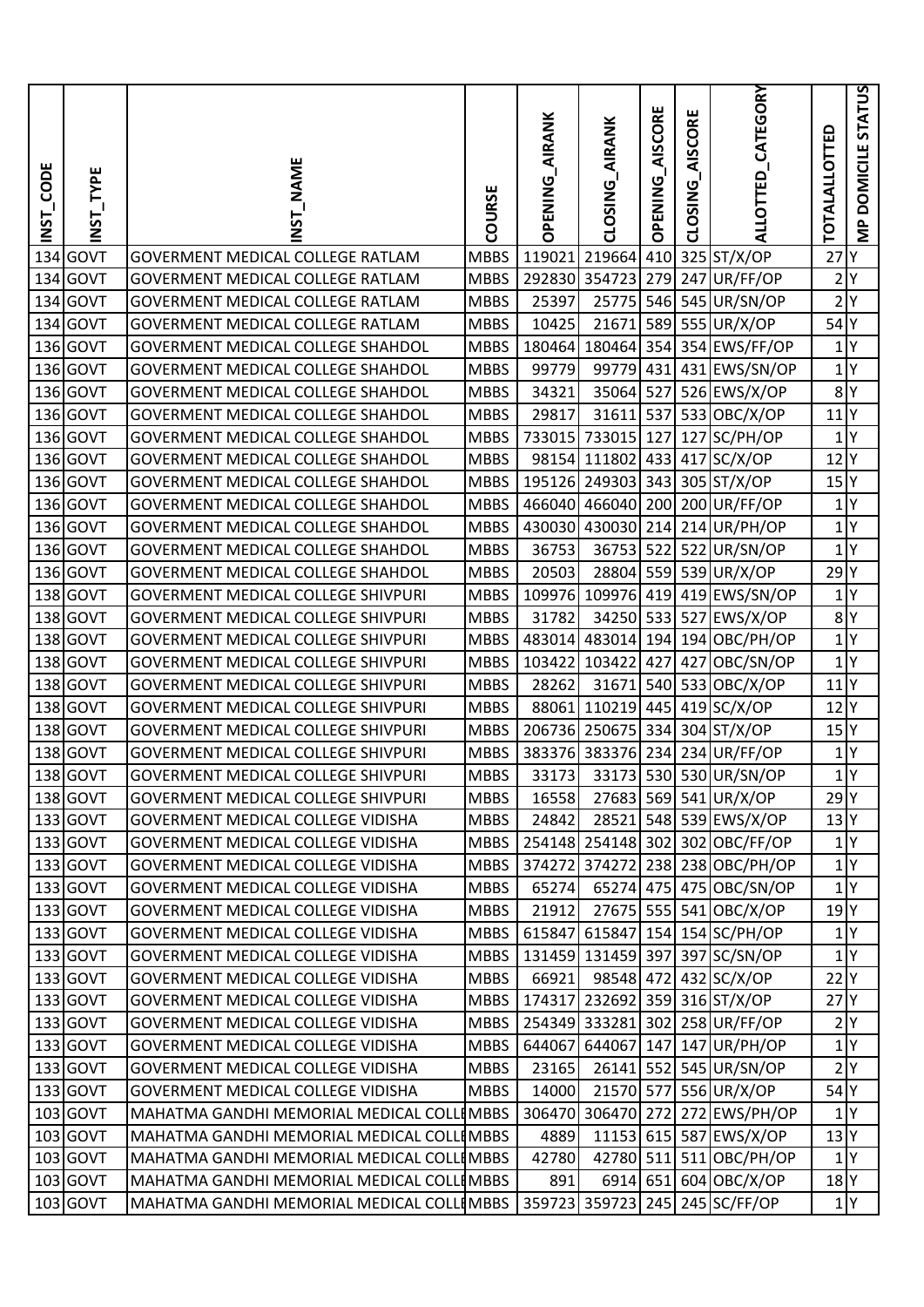| <b>ECODE</b><br><b>ISNI</b> | INST_TYPE   | NST NAME                                     | COURSE      | <b>AIRANK</b><br><b>OPENING</b> | CLOSING AIRANK | <b>OPENING_AISCORE</b> | AISCORE<br>CLOSING | ALLOTTED_CATEGORY               | <b>TOTALALLOTTED</b> | MP DOMICILE STATUS |
|-----------------------------|-------------|----------------------------------------------|-------------|---------------------------------|----------------|------------------------|--------------------|---------------------------------|----------------------|--------------------|
| 103                         | GOVT        | MAHATMA GANDHI MEMORIAL MEDICAL COLLEMBBS    |             | 199740                          | 199740         | 339                    |                    | 339 SC/PH/OP                    | 1                    | Υ                  |
| 103                         | GOVT        | MAHATMA GANDHI MEMORIAL MEDICAL COLLIMBBS    |             | 89247                           | 89247          |                        |                    | 443 443 SC/SN/OP                | 1 Y                  |                    |
| 103                         | GOVT        | MAHATMA GANDHI MEMORIAL MEDICAL COLLIMBBS    |             | 10903                           | 36851          |                        |                    | 588 522 SC/X/OP                 | $21$ $Y$             |                    |
|                             | 103 GOVT    | MAHATMA GANDHI MEMORIAL MEDICAL COLLIMBBS    |             | 713020                          | 748446 131     |                        |                    | 124 ST/PH/OP                    | 2 Y                  |                    |
|                             | 103 GOVT    | MAHATMA GANDHI MEMORIAL MEDICAL COLLIMBBS    |             |                                 |                |                        |                    | 417158 417158 219 219 ST/SN/OP  | 1 Y                  |                    |
|                             | 103 GOVT    | MAHATMA GANDHI MEMORIAL MEDICAL COLLIMBBS    |             |                                 | 59140 110577   |                        |                    | 484 419 ST/X/OP                 | $27$ <sup>Y</sup>    |                    |
|                             | 103 GOVT    | MAHATMA GANDHI MEMORIAL MEDICAL COLLIMBBS    |             |                                 | 43985 131627   |                        |                    | 509 397 UR/FF/OP                | 2 Y                  |                    |
| 103                         | GOVT        | MAHATMA GANDHI MEMORIAL MEDICAL COLLIMBBS    |             | 155557                          | 287510 375     |                        |                    | 282 UR/PH/OP                    | 3 Y                  |                    |
| 103                         | <b>GOVT</b> | MAHATMA GANDHI MEMORIAL MEDICAL COLLIMBBS    |             | 5549                            | 5765           | 611                    |                    | 610 UR/SN/OP                    | 2 Y                  |                    |
|                             | 103 GOVT    | MAHATMA GANDHI MEMORIAL MEDICAL COLLIMBBS    |             | 569                             |                |                        |                    | 4310 660 618 UR/X/OP            | 55                   |                    |
|                             | 104 GOVT    | NETAJI SUBHASH CHANDRA BOSE MEDICAL COL MBBS |             | 16158                           | 19700          |                        |                    | 570 560 EWS/X/OP                | 13 Y                 |                    |
|                             | 104 GOVT    | NETAJI SUBHASH CHANDRA BOSE MEDICAL COL MBBS |             | 24688                           |                |                        |                    | 24688 548 548 OBC/FF/OP         | $1$ $Y$              |                    |
| 104                         | GOVT        | NETAJI SUBHASH CHANDRA BOSE MEDICAL COL MBBS |             | 157587                          | 157587         | 374                    |                    | 374 OBC/PH/OP                   |                      | 1 Y                |
|                             | 104 GOVT    | NETAJI SUBHASH CHANDRA BOSE MEDICAL COL MBBS |             | 12655                           | 12655 582      |                        |                    | 582 OBC/SN/OP                   | 1 Y                  |                    |
| 104                         | GOVT        | NETAJI SUBHASH CHANDRA BOSE MEDICAL COL MBBS |             | 9857                            | 12224 591      |                        |                    | 583 OBC/X/OP                    | $18$ <sup>Y</sup>    |                    |
|                             | 104 GOVT    | NETAJI SUBHASH CHANDRA BOSE MEDICAL COL MBBS |             |                                 | 361092 361092  |                        |                    | 244 244 SC/PH/OP                | 1 Y                  |                    |
|                             | 104 GOVT    | NETAJI SUBHASH CHANDRA BOSE MEDICAL COL MBBS |             |                                 |                |                        |                    | 130420 130420 398 398 SC/SN/OP  | $1$ $Y$              |                    |
| 104                         | <b>GOVT</b> | NETAJI SUBHASH CHANDRA BOSE MEDICAL COL MBBS |             | 37428                           | 63006 521      |                        |                    | $478$ SC/X/OP                   | 20 <sup>Y</sup>      |                    |
|                             | 104 GOVT    | NETAJI SUBHASH CHANDRA BOSE MEDICAL COL MBBS |             | 712417 712417                   |                |                        |                    | 132 132 ST/SN/OP                | $1$ $Y$              |                    |
|                             | 104 GOVT    | NETAJI SUBHASH CHANDRA BOSE MEDICAL COL MBBS |             |                                 | 127086 171612  | 402                    |                    | $361$ ST/X/OP                   | $26$ <sup>Y</sup>    |                    |
| 104                         | GOVT        | NETAJI SUBHASH CHANDRA BOSE MEDICAL COL MBBS |             |                                 | 177199 177199  | 357                    | 357                | UR/FF/OP                        | 1 Y                  |                    |
| 104                         | GOVT        | NETAJI SUBHASH CHANDRA BOSE MEDICAL COL MBBS |             |                                 |                |                        |                    | 363828 499874 243 189 UR/PH/OP  | 3 Y                  |                    |
|                             | 104 GOVT    | NETAJI SUBHASH CHANDRA BOSE MEDICAL COL MBBS |             | 12995                           |                |                        |                    | 12995 580 580 UR/SN/OP          |                      | 1 Y                |
|                             | 104 GOVT    | NETAJI SUBHASH CHANDRA BOSE MEDICAL COL MBBS |             |                                 |                |                        |                    | 5069 10177 614 590 UR/X/OP      | $53\overline{Y}$     |                    |
|                             | 105 GOVT    | SHYAM SHAH MEDICAL COLLEGE REWA              | <b>MBBS</b> | 34538                           |                |                        |                    | 34538 527 527 EWS/SN/OP         |                      | 1 <sup>Y</sup>     |
|                             | $105$ GOVT  | SHYAM SHAH MEDICAL COLLEGE REWA              | MBBS        | 21639                           |                |                        |                    | 24038 556 550 EWS/X/OP          | 9 Y                  |                    |
|                             | $105$ GOVT  | SHYAM SHAH MEDICAL COLLEGE REWA              | MBBS        |                                 |                |                        |                    | 821764 821764 110 110 OBC/FF/OP | 1 Y                  |                    |
|                             | $105$ GOVT  | SHYAM SHAH MEDICAL COLLEGE REWA              | <b>MBBS</b> |                                 |                |                        |                    | 318189 318189 265 265 OBC/PH/OP | $1$ <sup>Y</sup>     |                    |
|                             | 105 GOVT    | SHYAM SHAH MEDICAL COLLEGE REWA              | <b>MBBS</b> | 14652                           |                |                        |                    | 16871 575 568 OBC/X/OP          | 13 Y                 |                    |
|                             | 105 GOVT    | SHYAM SHAH MEDICAL COLLEGE REWA              | <b>MBBS</b> |                                 |                |                        |                    | 521868 521868 181 181 SC/PH/OP  | $1$ <sup>Y</sup>     |                    |
|                             | 105 GOVT    | SHYAM SHAH MEDICAL COLLEGE REWA              | <b>MBBS</b> |                                 |                |                        |                    | 152624 152624 378 378 SC/SN/OP  |                      | 1 Y                |
|                             | 105 GOVT    | SHYAM SHAH MEDICAL COLLEGE REWA              | MBBS        | 74244                           |                |                        |                    | 88428 462 444 SC/X/OP           | 15 <sup>Y</sup>      |                    |
|                             | $105$ GOVT  | SHYAM SHAH MEDICAL COLLEGE REWA              | MBBS        |                                 |                |                        |                    | 141153 206606 388 334 ST/X/OP   | $18$ $Y$             |                    |
|                             | $105$ GOVT  | SHYAM SHAH MEDICAL COLLEGE REWA              | MBBS        |                                 |                |                        |                    | 324437 324437 262 262 UR/FF/OP  |                      | 1 Y                |
|                             | 105 GOVT    | SHYAM SHAH MEDICAL COLLEGE REWA              | <b>MBBS</b> |                                 |                |                        |                    | 613878 712023 155 132 UR/PH/OP  | 2 Y                  |                    |
|                             | 105 GOVT    | SHYAM SHAH MEDICAL COLLEGE REWA              | <b>MBBS</b> | 18108                           |                |                        |                    | 18108 565 565 UR/SN/OP          |                      | 1 <sup>Y</sup>     |
|                             | 105 GOVT    | SHYAM SHAH MEDICAL COLLEGE REWA              | <b>MBBS</b> | 10852                           |                |                        |                    | 14471 588 576 UR/X/OP           | 37 <sup>Y</sup>      |                    |
|                             | 107 GOVT    | <b>GOVT DENTAL COLLEGE INDORE</b>            | <b>BDS</b>  | 40137                           |                |                        |                    | 42426 516 512 EWS/X/OP          | 3 Y                  |                    |
|                             | 107 GOVT    | <b>GOVT DENTAL COLLEGE INDORE</b>            | <b>BDS</b>  | 41264                           | 47797          |                        |                    | 514 502 OBC/X/OP                | 6 <sup>Y</sup>       |                    |
| 107                         | <b>GOVT</b> | <b>GOVT DENTAL COLLEGE INDORE</b>            | <b>BDS</b>  |                                 |                |                        |                    | 313408 313408 268 268 SC/SN/OP  | 1 Y                  |                    |
|                             | 107 GOVT    | <b>GOVT DENTAL COLLEGE INDORE</b>            | <b>BDS</b>  |                                 |                |                        |                    | 114755 125832 414 403 SC/X/OP   | 6 <sup>Y</sup>       |                    |
|                             | 107 GOVT    | <b>GOVT DENTAL COLLEGE INDORE</b>            | <b>BDS</b>  |                                 |                |                        |                    | 252488 288599 303 282 ST/X/OP   |                      | 7 Y                |
|                             | 107 GOVT    | <b>GOVT DENTAL COLLEGE INDORE</b>            | <b>BDS</b>  | 29733                           |                |                        |                    | 38913 537 518 UR/X/OP           | $15$ <sup>Y</sup>    |                    |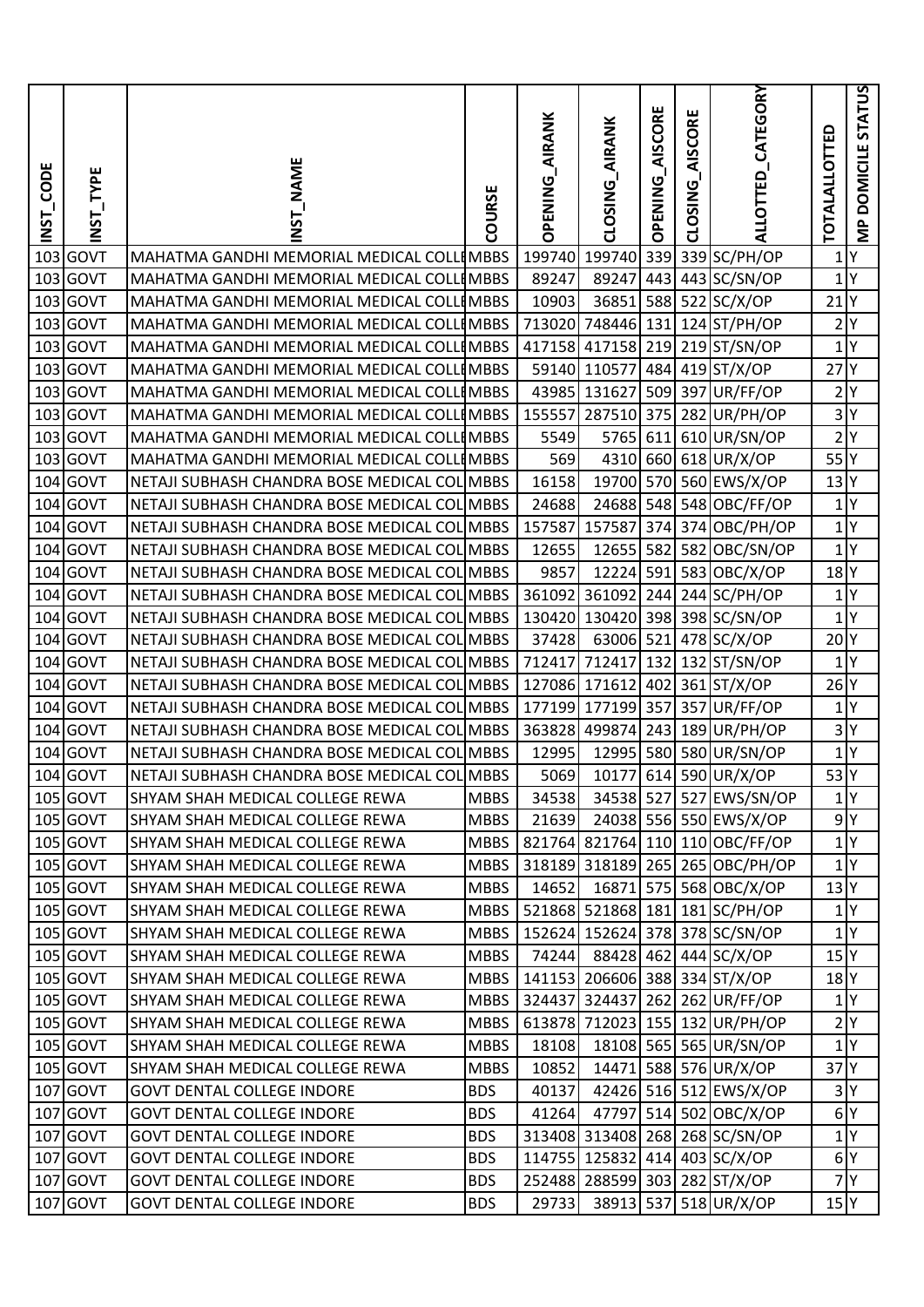| <b>ECODE</b><br><b>ISNI</b> | INST_TYPE   | <b>NAME</b><br>5<br>2                          | COURSE      | <b>AIRANK</b><br><b>OPENING</b> | <b>AIRANK</b><br><b>CLOSING</b> | AISCORE<br><b>OPENING</b> | AISCORE<br>CLOSING | ALLOTTED_CATEGORY               | TOTALALLOTTED     | DOMICILE STATUS<br>$\frac{P}{\sum}$ |
|-----------------------------|-------------|------------------------------------------------|-------------|---------------------------------|---------------------------------|---------------------------|--------------------|---------------------------------|-------------------|-------------------------------------|
| 114                         | Private     | AMALTAS INSTITUTE OF MEDICAL SCIENCES          | <b>MBBS</b> | 106600                          | 689749                          | 423                       |                    | 136 NRI                         | $14$ <sup>Y</sup> |                                     |
|                             | 114 Private | AMALTAS INSTITUTE OF MEDICAL SCIENCES          | <b>MBBS</b> | 73311                           | 77304                           |                           |                    | 464 458 OBC/X/OP                | 17                | 'l۲                                 |
|                             | 114 Private | AMALTAS INSTITUTE OF MEDICAL SCIENCES          | <b>MBBS</b> | 182249 221921                   |                                 |                           |                    | 353 324 SC/X/OP                 | $19$ <sup>Y</sup> |                                     |
|                             | 114 Private | AMALTAS INSTITUTE OF MEDICAL SCIENCES          | <b>MBBS</b> | 452323                          | 575331                          | 205                       |                    | 165 ST/X/OP                     | 25 <sup>Y</sup>   |                                     |
|                             | 114 Private | AMALTAS INSTITUTE OF MEDICAL SCIENCES          | <b>MBBS</b> | 44442                           | 71822                           |                           |                    | 508 466 UR/X/OP                 | 60 <sup>Y</sup>   |                                     |
|                             | 116 Private | CHIRAYU MEDICAL COLLEGE BHOPAL                 | <b>MBBS</b> |                                 | 157659 556875                   | 373                       |                    | 170 NRI                         | 23 Y              |                                     |
|                             | 116 Private | CHIRAYU MEDICAL COLLEGE BHOPAL                 | <b>MBBS</b> |                                 | 700500 700500                   |                           |                    | 134 134 OBC/PH/OP               | 1 Y               |                                     |
|                             | 116 Private | CHIRAYU MEDICAL COLLEGE BHOPAL                 | <b>MBBS</b> | 50347                           | 52937                           |                           |                    | 498 494 OBC/X/OP                | $17$ <sup>Y</sup> |                                     |
|                             | 116 Private | CHIRAYU MEDICAL COLLEGE BHOPAL                 | <b>MBBS</b> | 121947                          | 181532                          | 407                       |                    | 353 SC/X/OP                     | $19$ <sup>Y</sup> |                                     |
|                             | 116 Private | CHIRAYU MEDICAL COLLEGE BHOPAL                 | <b>MBBS</b> | 294124 382381                   |                                 | 279                       |                    | $234$ ST/X/OP                   | $24$ Y            |                                     |
|                             | 116 Private | CHIRAYU MEDICAL COLLEGE BHOPAL                 | <b>MBBS</b> | 21522                           | 50125                           |                           |                    | 556 499 UR/X/OP                 | $61$ <sup>Y</sup> |                                     |
|                             | 111 Private | <b>INDEX MEDICAL COLLEGE INDORE</b>            | <b>MBBS</b> | 104071 669317                   |                                 |                           | 426 141 NRI        |                                 | $28$ <sup>Y</sup> |                                     |
|                             | 111 Private | <b>INDEX MEDICAL COLLEGE INDORE</b>            | <b>MBBS</b> |                                 | 585033 585033                   | 162                       |                    | 162 OBC/PH/OP                   | 1 Y               |                                     |
|                             | 111 Private | <b>INDEX MEDICAL COLLEGE INDORE</b>            | <b>MBBS</b> | 71036                           | 76503                           | 467                       |                    | 459 OBC/X/OP                    | $29$ <sup>Y</sup> |                                     |
| 111                         | Private     | <b>INDEX MEDICAL COLLEGE INDORE</b>            | <b>MBBS</b> |                                 | 138195 215620                   | 391                       |                    | 328 SC/X/OP                     | $32$ Y            |                                     |
|                             | 111 Private | INDEX MEDICAL COLLEGE INDORE                   | <b>MBBS</b> |                                 | 327928 488384                   |                           |                    | 260 192 ST/X/OP                 | 40 <sup>Y</sup>   |                                     |
|                             | 111 Private | <b>INDEX MEDICAL COLLEGE INDORE</b>            | <b>MBBS</b> | 41438                           |                                 |                           |                    | 70578 514 467 UR/X/OP           | 100Y              |                                     |
|                             | 112 Private | L N MEDICAL COLLEGE BHOPAL                     | <b>MBBS</b> |                                 | 106735 692836                   | 423                       |                    | 136 NRI                         | 19 <sup>Y</sup>   |                                     |
|                             | 112 Private | L N MEDICAL COLLEGE BHOPAL                     | <b>MBBS</b> | 66325                           | 70785                           |                           |                    | 473 467 OBC/X/OP                | 17 <sup>N</sup>   |                                     |
|                             | 112 Private | L N MEDICAL COLLEGE BHOPAL                     | <b>MBBS</b> |                                 | 160269 211813                   | 371                       |                    | $331$ SC/X/OP                   | 19 <sup>Y</sup>   |                                     |
|                             | 112 Private | L N MEDICAL COLLEGE BHOPAL                     | <b>MBBS</b> |                                 | 365274 558130                   | 242                       |                    | $170$ ST/X/OP                   | $24$ <sup>Y</sup> |                                     |
| 112                         | Private     | L N MEDICAL COLLEGE BHOPAL                     | <b>MBBS</b> | 39232                           | 65635 518                       |                           |                    | 474 UR/X/OP                     | $61$ <sup>Y</sup> |                                     |
|                             | 108 Private | PEOPLES COLLEGE OF MEDICAL SCIENCE BHOPA MBBS  |             |                                 | 139288 701032 390 134 NRI       |                           |                    |                                 | $21$ Y            |                                     |
|                             | 108 Private | PEOPLES COLLEGE OF MEDICAL SCIENCE BHOPA MBBS  |             |                                 |                                 |                           |                    | 57323 64684 487 476 OBC/X/OP    | $17$ <sup>Y</sup> |                                     |
|                             | 108 Private | PEOPLES COLLEGE OF MEDICAL SCIENCE BHOPA MBBS  |             |                                 |                                 |                           |                    | 116719 190576 412 346 SC/X/OP   | 19 <sup>Y</sup>   |                                     |
|                             | 108 Private | PEOPLES COLLEGE OF MEDICAL SCIENCE BHOPA MBBS  |             |                                 |                                 |                           |                    | 308184 512739 271 184 ST/X/OP   | $24$ Y            |                                     |
|                             | 108 Private | PEOPLES COLLEGE OF MEDICAL SCIENCE BHOPA MBBS  |             | 35598                           |                                 |                           |                    | 57198 525 487 UR/X/OP           | $61$ <sup>Y</sup> |                                     |
|                             | 110 Private | R D GARDI MEDICAL COLLEGE UJJAIN               | MBBS        |                                 | 192019 602625 345 158 NRI       |                           |                    |                                 | 10 <sup>Y</sup>   |                                     |
|                             | 110 Private | R D GARDI MEDICAL COLLEGE UJJAIN               | <b>MBBS</b> | 46402                           |                                 |                           |                    | 49836 505 499 OBC/X/OP          | 17 <sup>Y</sup>   |                                     |
|                             | 110 Private | R D GARDI MEDICAL COLLEGE UJJAIN               | <b>MBBS</b> |                                 |                                 |                           |                    | 117699 167153 411 365 SC/X/OP   | 19 <sup>Y</sup>   |                                     |
|                             | 110 Private | R D GARDI MEDICAL COLLEGE UJJAIN               | <b>MBBS</b> |                                 |                                 |                           |                    | 268476 368482 293 240 ST/X/OP   | 25 <sup>Y</sup>   |                                     |
|                             | 110 Private | R D GARDI MEDICAL COLLEGE UJJAIN               | <b>MBBS</b> | 30506                           |                                 |                           |                    | 46042 535 505 UR/X/OP           | 60 <sup>Y</sup>   |                                     |
|                             | 109 Private | SRI AURBINDO INSTITUTE OF MEDICAL SCIENCE MBBS |             |                                 | 70164 595239 468 160 NRI        |                           |                    |                                 | 23 Y              |                                     |
|                             | 109 Private | SRI AURBINDO INSTITUTE OF MEDICAL SCIENCE MBBS |             |                                 |                                 |                           |                    | 272483 272483 291 291 OBC/PH/OP | 1 Y               |                                     |
|                             | 109 Private | SRI AURBINDO INSTITUTE OF MEDICAL SCIENCE MBBS |             | 40955                           |                                 |                           |                    | 46059 515 505 OBC/X/OP          | 17 <sup>Y</sup>   |                                     |
|                             | 109 Private | SRI AURBINDO INSTITUTE OF MEDICAL SCIENCE MBBS |             |                                 |                                 |                           |                    | 113308 150307 416 380 SC/X/OP   | $19$ <sup>Y</sup> |                                     |
|                             | 109 Private | SRI AURBINDO INSTITUTE OF MEDICAL SCIENCE MBBS |             |                                 |                                 |                           |                    | 259234 321579 299 264 ST/X/OP   | $24$ Y            |                                     |
|                             | 109 Private | SRI AURBINDO INSTITUTE OF MEDICAL SCIENCE MBBS |             | 28851                           |                                 |                           |                    | 39690 539 517 UR/X/OP           | $61$ <sup>Y</sup> |                                     |
|                             | 124 Private | BHABHA COLLEGE OF DENTAL SCIENCE BHOPAL BDS    |             |                                 |                                 |                           |                    | 435415 486894 212 193 OBC/X/OP  | $11$ <sup>Y</sup> |                                     |
|                             | 124 Private | BHABHA COLLEGE OF DENTAL SCIENCE BHOPAL BDS    |             |                                 |                                 |                           |                    | 652500 827046 145 110 SC/X/OP   | 13 <sup>Y</sup>   |                                     |
|                             | 124 Private | BHABHA COLLEGE OF DENTAL SCIENCE BHOPAL BDS    |             |                                 |                                 |                           |                    | 147146 434464 383 212 UR/X/OP   | 40 <sup>Y</sup>   |                                     |
|                             | 122 Private | COLLEGE OF DENTAL SCIENCE RAU INDORE           | <b>BDS</b>  |                                 |                                 |                           |                    | 219323 267135 325 294 OBC/X/OP  | 6 Y               |                                     |
|                             | 122 Private | COLLEGE OF DENTAL SCIENCE RAU INDORE           | <b>BDS</b>  |                                 |                                 |                           |                    | 360499 509254 244 185 SC/X/OP   | 8 <sup>Y</sup>    |                                     |